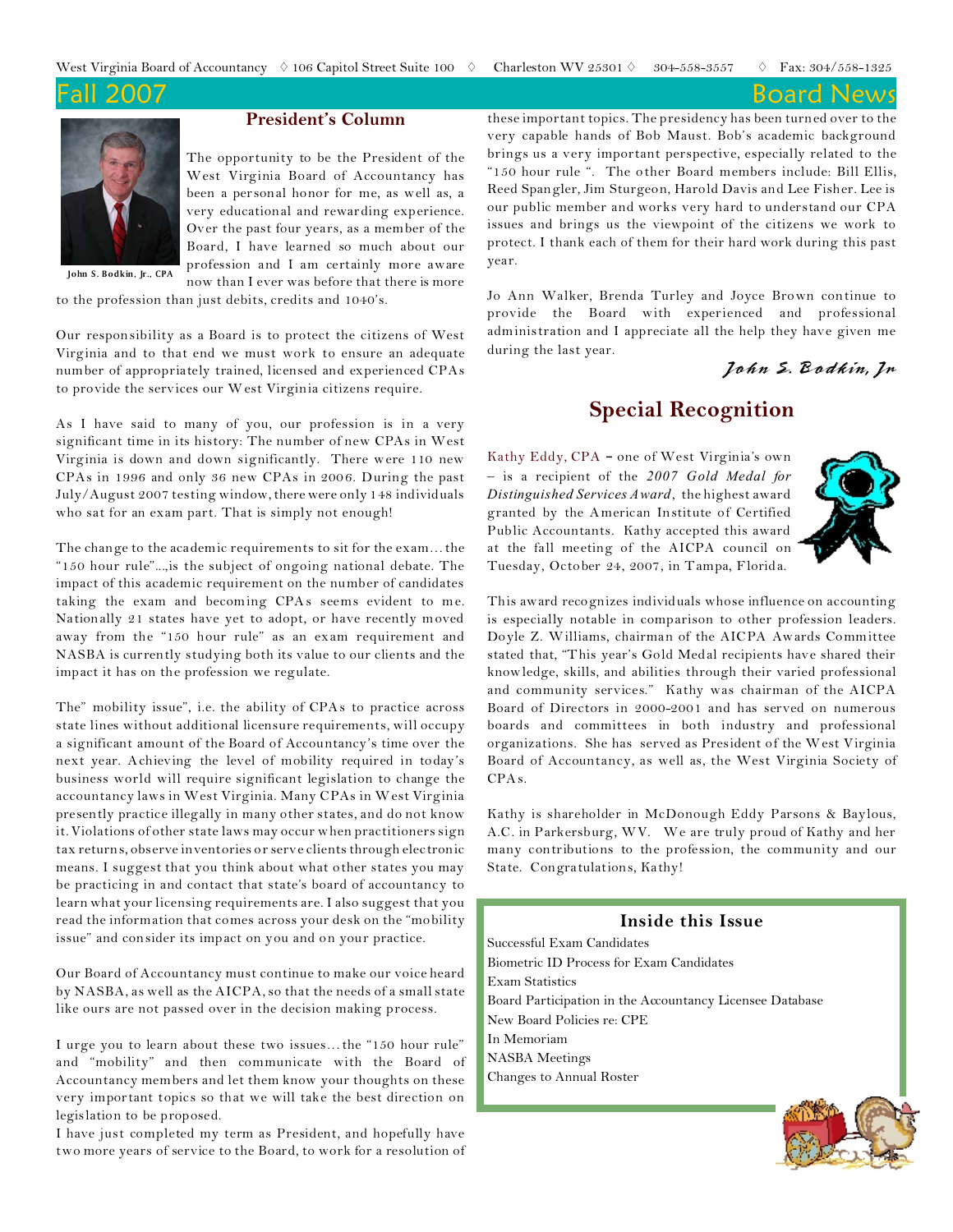# Fall 2007 Page 2

## *Successful Exam Candidates*

### *October/November 2006*

| WV004614 | Lindsey Jo Bennett     |
|----------|------------------------|
| WV004627 | Lori Linn Birchman     |
| WV004620 | Erica Dawn Cameron     |
| WV004625 | Jason Anthony Gianola  |
| WV004625 | Steven Ray Gum         |
| WV004615 | John Michael Hill, II  |
| WV004626 | Stephen Todd Keplinger |
| WV004617 | Susan Andrea Mahoney   |
| WV004621 | Jennifer Lynn Stewart  |
| WV004612 | Elliott Ross Wilson    |
| WV004618 | Aaron Wesley Wix       |
| WV004624 | Jia Jia Wu             |
|          |                        |

#### *January/February 2007*

*WV004636 Susan R. Baker WV004642 Sabrina Nicole Cox WV004637 Herman Edward Deprospero WV004635 Brock Alan Jarrett WV004631 Amanda Jane Sergent WV004638 Jonathan P. Stevens WV004634 Amy M. Thorne*

### *April/May 2007*

*WV004646 Eric Blaine Ammons WV004647 Christina Ann Beneker WV004648 Roberta Carol Haddix WV004644 Eric Shane Jiles WV004645 Terry L. Rine*

### *July/August 2007*

| ****     | Casey Dawn Casto           |
|----------|----------------------------|
| WV004651 | <b>Bradley James Close</b> |
| ****     | lered W Green              |
| WV004656 | Misty Lee Gregg            |
| ****     | Faith Robinson Hannah      |
| WV004655 | Rebecca Ann Isaacs         |
| WV004663 | Monica Lynn Nelson         |
| WV004659 | Dena Rae Rine              |
| WV004661 | Alicia Helen Rockwell      |
| WV004652 | Matthew David Tiller       |
| WV004662 | Lori P. Hatcher Vaughn     |
| WV004653 | Brendan Timothy Welsh      |
| WV004658 | Stephen Lee Wharton        |
| WV004654 | Michael McKay Whitmore     |

*\*\*\* Passed Exam, but is not yet Certified* 

### *Biometric ID Process Coming to Test Centers*

On January 1, 2008, the test center check-in process for CPA exam candidates will change to include biometric identification requirements. With the new check-in process, candidates will be required to:

- 1. Present their Notices to Schedule (NTS) as well as primary and secondary forms of identification;
- 2. Sign the test center log book;
- 3. Have their photograph taken;
- 4. Have their primary forms of identification scanned to create digital images, which will then be fed through a machine that reads the information stored in the magnetic strips or bar codes; and
- 5. Be asked to place their finger(s) on a scanner so that a digital image of the fingerprint(s) can be taken.

Fingerprinting will be required every time candidates report to test centers. In addition, candidates returning to test rooms after breaks will be asked to have their fingerprints taken again for comparison with the fingerprints captured at the beginning of the session.

#### Lifted from



Since the implementation of the Computer Based Test (CBT) in April 2004:

- exam with a score of 90 or greater on at least one part
- parts on the first sitting of each part
- 115 Candidates have passed the CBT from April 2004 through October 2007

### **Performance Review Status**

The Board underwent its most recent Performance & Evaluation Review from the Legislative Auditor's office. On January 24, 2007, the Senate Committee on Government Organization met and determined that the Board of Accountancy is necessary to protect the public interest and therefore recommended continuation of the Board of Accountancy through 2017.

# Did you know?

34 Candidates have passed 60 parts of the **Board Rules require Board staff to** 20 Of those 34 candidates passed all four registrations, permits and authorizations. **publish an Annual Roster** of Certified Public Accountants which shows the names and addresses of all holders of certificates, Therefore, if you are maintaining any type of registration with this Board, Board staff must include your name and address in the Annual Roster even if you indicate on your renewal form that you do not wish this information to be published. The Board will honor all requests to withhold telephone, fax and e-mail information from publication on the web or in our Annual Roster.

CSR 1-1-3.5.

**Each licensee has a duty to inform the Board of any denial, suspension, or revocation** or any limitation placed on a license within thirty days of its occurrence. W.Va. Code §30-9-13

### **Authorization Requirements**

An *Authorization to Provide Attest and Compilation Services* Application must include verification that the firm or individual CPA is enrolled in a Peer Review Program that conforms with Board Rules.

. 1CSR1-14.

| <b>Summary Totals for Computer Based CPA Exam</b> |                          |                |                 |                                 |                              |                                                                           |  |  |  |
|---------------------------------------------------|--------------------------|----------------|-----------------|---------------------------------|------------------------------|---------------------------------------------------------------------------|--|--|--|
| <b>Testing</b><br>Window                          | Candidates<br><b>Sat</b> | Parts<br>Taken | Parts<br>Passed | <b>First Time</b><br>Candidates | Candidates<br>Passed<br>Exam | <b>Passed All</b><br><b>Parts First</b><br><b>Sitting of Each</b><br>Part |  |  |  |
| $Oct/Nov$ 2006                                    | 103                      | 149            | 52              | 20                              | 12                           | $\boldsymbol{2}$                                                          |  |  |  |
| Jan/Feb 2007                                      | 87                       | 109            | 26              | 14                              | 8                            | $\boldsymbol{2}$                                                          |  |  |  |
| Apr/May 2007                                      | 90                       | 112            | 38              | 13                              | 5                            | $\boldsymbol{Q}$                                                          |  |  |  |
| July/Aug 2007                                     | 148                      | 219            | 81              | 36                              | 14                           |                                                                           |  |  |  |
|                                                   |                          |                |                 |                                 |                              |                                                                           |  |  |  |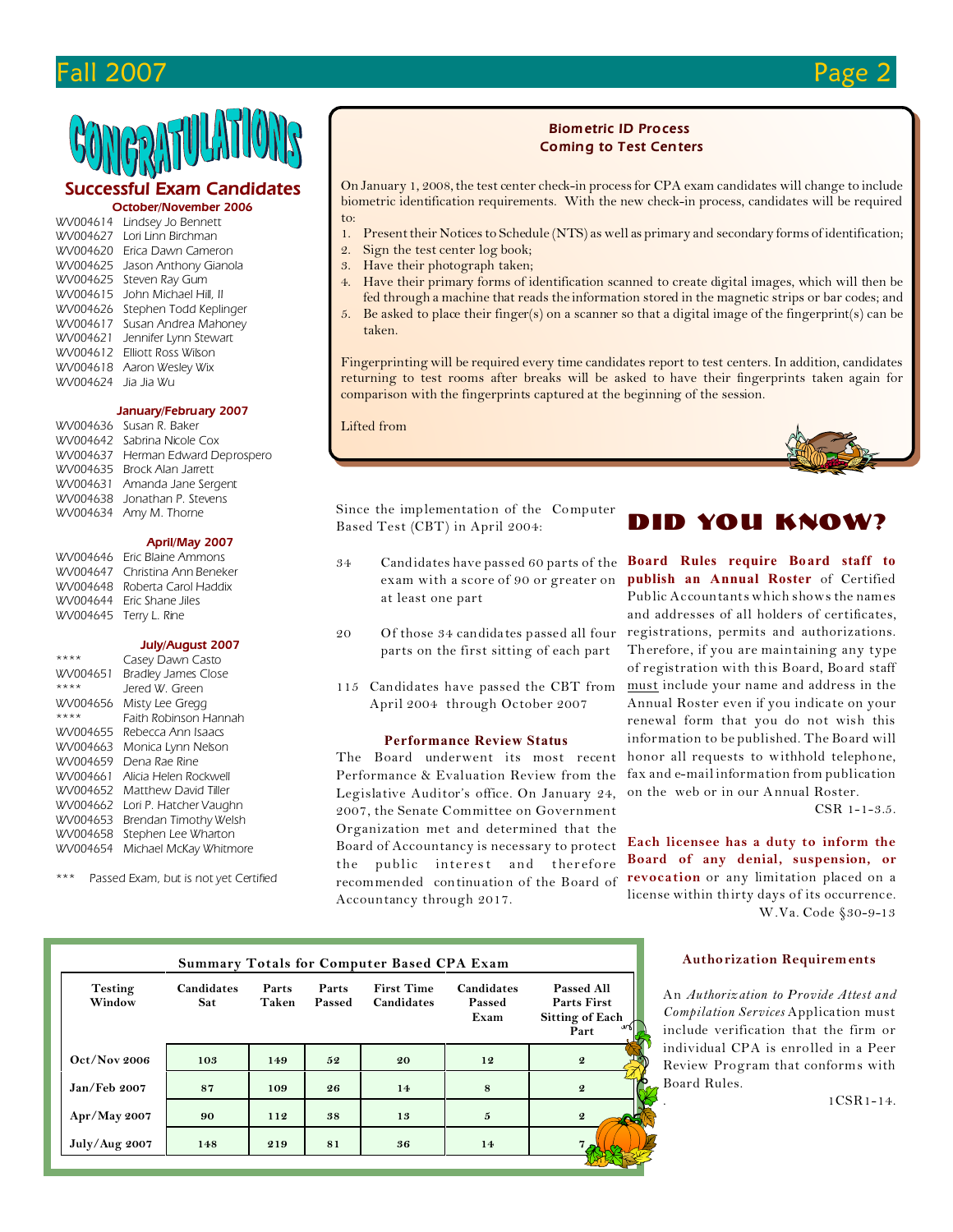# **Board News**

### **CPE Notes**

CPE reporting season is once again upon us. Board staff would, therefore, like to take this opportunity to share the following suggestions to ensure that your Reporting Form will be processed with minimal delay.

- 1. **Indicate the Board's correct address when mailing your report.** The Board moved its location over two years ago, yet we continue to receive mail addressed to a previous location. Subsequently, the Post Office attaches a note to the envelope that we should notify the sender of our correct address. Board staff cannot predict how much longer the Post Office will continue to deliver incorrectly addressed forms. With a January 31 deadline, and a \$110.00 late filing fee at stake, the correct address will help ensure timely delivery. (The correct address is located on the reporting form.)
- 2. **Ensure that the Board has received your report by the January 31 postmark deadline.** To be absolutely certain your CPE report reaches the Board office by the postmark deadline, you may want to send it early via U.S. Certified Mail or use a letter courier. The additional \$4.80 you spend to Certify delivery is considerably less than the \$110.00 late filing fee the Board requires if your form is not received or if the form is not postmarked by January 31st.

You may also fax your report; however, it is your responsibility to retain the fax confirmation page as verification. Please note that our fax line is very busy the last week of January. Check your fax confirmation to be absolutely certain the fax status states "OK"or "Received" rather than "Busy".

Another option is to e-mail your form to [wvboa@mail.wvnet.edu](mailto:wvboa@mail.wvnet.edu). If you email, please send the file in Adobe or Excel format and request and retain a delivery receipt from your e-mail provider.

3. **Secure all hours to meet CPE compliance within the 2007 calendar year.** Any hours you secure during January 2008 cannot be applied back to calendar year 2007 without a completed Extension Request and the paid fee.

(The Extension Request Form is available on our website: www.wvboacc.org)

4. **Correctly record your license number on the Reporting Form.** Since Board CPE records are retrieved by license number, it is necessary for you to report the correct license number in order for your CPE Master File record to be credited properly. Your license number is the number directly above your name on all Board correspondence.

### **VERY IMPORTANT**

### **Certificates of Completion must now be filed with CPE Reporting Forms**

On August 24, 2007, the board voted to require each licensee to provide the Certificate of Completion for each selfstudy course with the Annual CPE Reporting Form.

### **Board Policy re: Retirement & CPE Hours**

Retiring CPAs who failed to notify the Board of intended retirement and, as a result, did not secure and report the required CPE hours during the last calendar year of active licensure, shall be listed on NASBA's Accountancy License Database (ALD) web page as "Retired" as opposed to "Lapsed due to CPE Noncompliance"; however, internal records will continue to reflect the CPE noncompliance status in the event the CPA should apply for activation of licensure at a future date. More information about ALD is included in this issue. **Annual Roster**

**A Firm Permit is required if** the public accounting business is organized in any form other than an individual practitioner. Partnerships, Accounting Corporations, and limited liability companies offering public accounting services in West Virginia must file for a Firm Permit.

### **In Memoriam**

*March 23, 2006 WV 001342 Pleasant W. Williams, CPA*

*April 2006 WV000204 William J. Conway, CPA*

*August 2006 WV000388 Charles E. Huggins, CPA*

*October 11, 2006 WV002777 Darlene A. Ball, CPA*

*October 27, 2006 WV000960 George D. Bailey, CPA WV000853 James F. Parsons, CPA*

*November 24, 2006 NR000166 Melvin H. Levy, CPA*

*February 3, 2007 WV002480 Julia A. Bolen, CPA*

*March 1, 2007 WV003479 Barbara R. Wood, CPA*

*May 21, 2007 WV004300 Theresia Gwinn, CPA*

*July 14, 2007 WV002829 Patricia A. Palumbo, CPA*

*October 17, 2007 WV001099 Donald M. McNeal, CPA*

### **Firm Requirements**

A PLLC Application, as well as the Firm Renewal, must provide verification that the PLLC carries one-million dollars of professional liability insurance coverage per claim.

W.Va. Code §31B-13-1305 (e) and (h)

This year will be the last year a printed roster will be available for sale to public accountancy licensees. Beginning July 1, 2008, the Annual Roster will be available on CD only. A limited supply of the Annual Roster of Public Accountants who are licensed for the current period is available for Board licensees for \$10.00. Please send your check with your request to the Board office. Once the supply of booklets has been depleted, the rosters will be available for the same price on CD only.